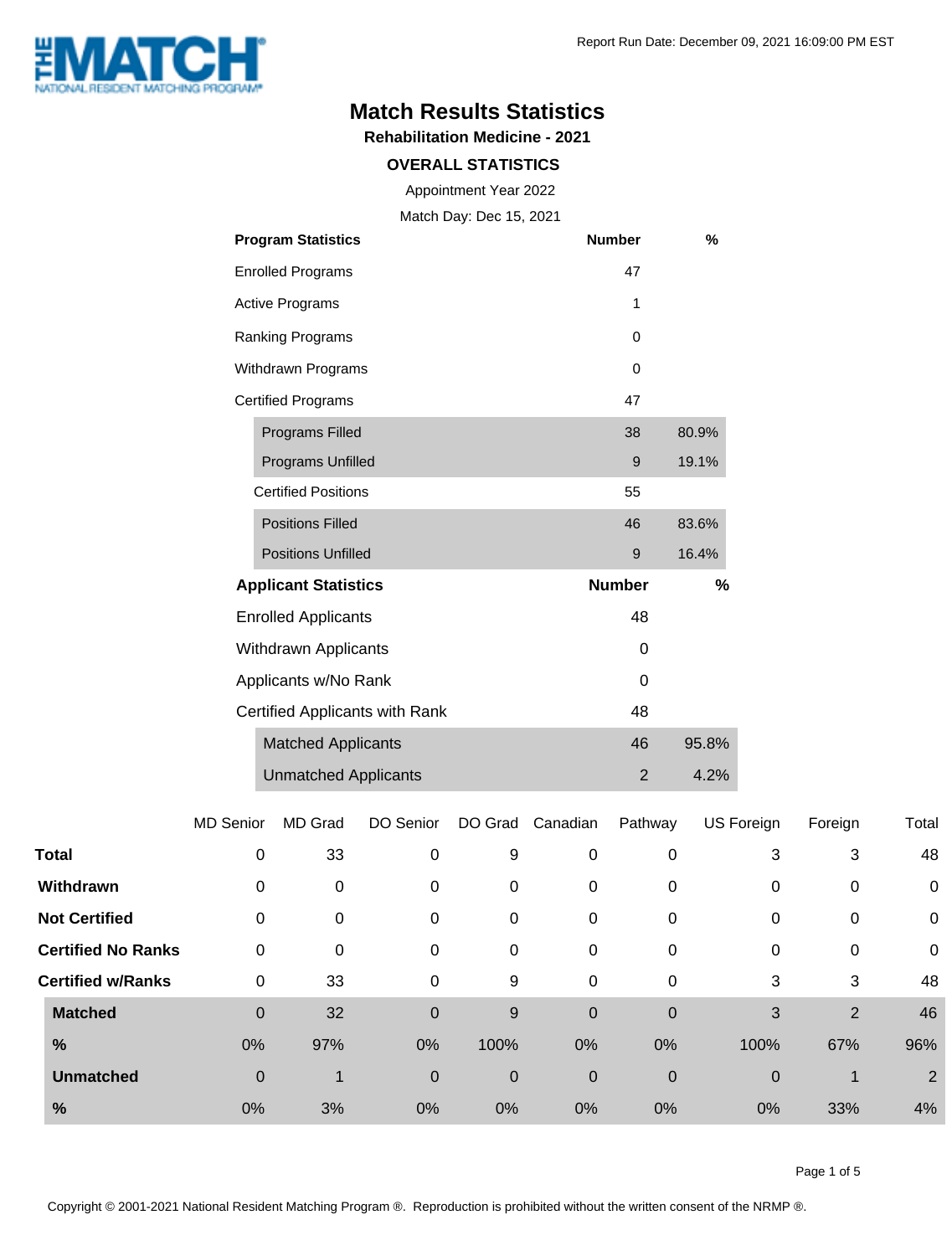#### **STATISTICS BY SPECIALTY**

## **Brain Injury Medicine (Neurology)**

| <b>Program Statistics</b>              | <b>Number</b>  | %      |
|----------------------------------------|----------------|--------|
| <b>Enrolled Programs</b>               | 1              |        |
| <b>Active Programs</b>                 | 0              |        |
| Ranking Programs                       | 0              |        |
| <b>Withdrawn Programs</b>              | 0              |        |
| <b>Certified Programs</b>              | 1              |        |
| <b>Programs Filled</b>                 | 1              | 100.0% |
| <b>Programs Unfilled</b>               | $\mathbf 0$    | 0.0%   |
| <b>Certified Positions</b>             | 1              |        |
| <b>Positions Filled</b>                | $\mathbf 1$    | 100.0% |
| <b>Positions Unfilled</b>              | $\mathbf 0$    | 0.0%   |
| <b>Applicant Statistics</b>            | <b>Number</b>  | %      |
| <b>Matched Applicants</b>              | 1              |        |
| <b>MD</b> Graduate                     | 1              | 100.0% |
| Applicants Preferring this Specialty * | $\overline{2}$ |        |
| Matched to this Specialty              | 1              | 50.0%  |
| Matched to Different Specialty         | 1              | 50.0%  |
| Did not Match to any Program           | 0              | 0.0%   |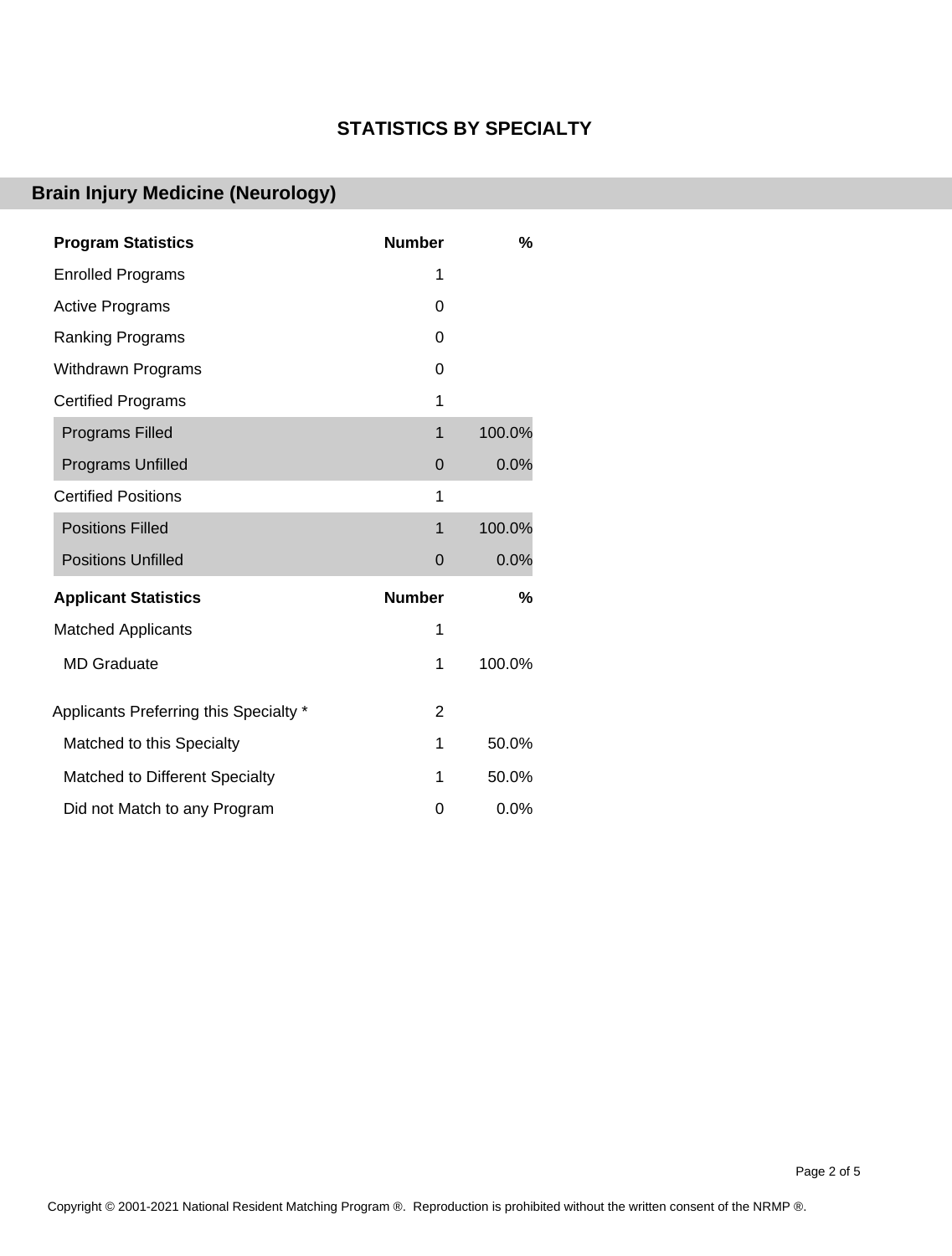# **Brain Injury Medicine (PM & R)**

| <b>Program Statistics</b>              | <b>Number</b>  | $\%$  |
|----------------------------------------|----------------|-------|
| <b>Enrolled Programs</b>               | 24             |       |
| <b>Active Programs</b>                 | 1              |       |
| <b>Ranking Programs</b>                | 0              |       |
| <b>Withdrawn Programs</b>              | 0              |       |
| <b>Certified Programs</b>              | 24             |       |
| <b>Programs Filled</b>                 | 19             | 79.2% |
| Programs Unfilled                      | 5              | 20.8% |
| <b>Certified Positions</b>             | 26             |       |
| <b>Positions Filled</b>                | 21             | 80.8% |
| <b>Positions Unfilled</b>              | 5              | 19.2% |
|                                        |                |       |
| <b>Applicant Statistics</b>            | <b>Number</b>  | $\%$  |
| <b>Matched Applicants</b>              | 21             |       |
| U.S. Foreign                           | $\overline{2}$ | 9.5%  |
| <b>MD</b> Graduate                     | 12             | 57.1% |
| Foreign                                | 1              | 4.8%  |
| <b>DO Graduate</b>                     | 6              | 28.6% |
| Applicants Preferring this Specialty * | 22             |       |
| Matched to this Specialty              | 20             | 90.9% |
| Matched to Different Specialty         | 0              | 0.0%  |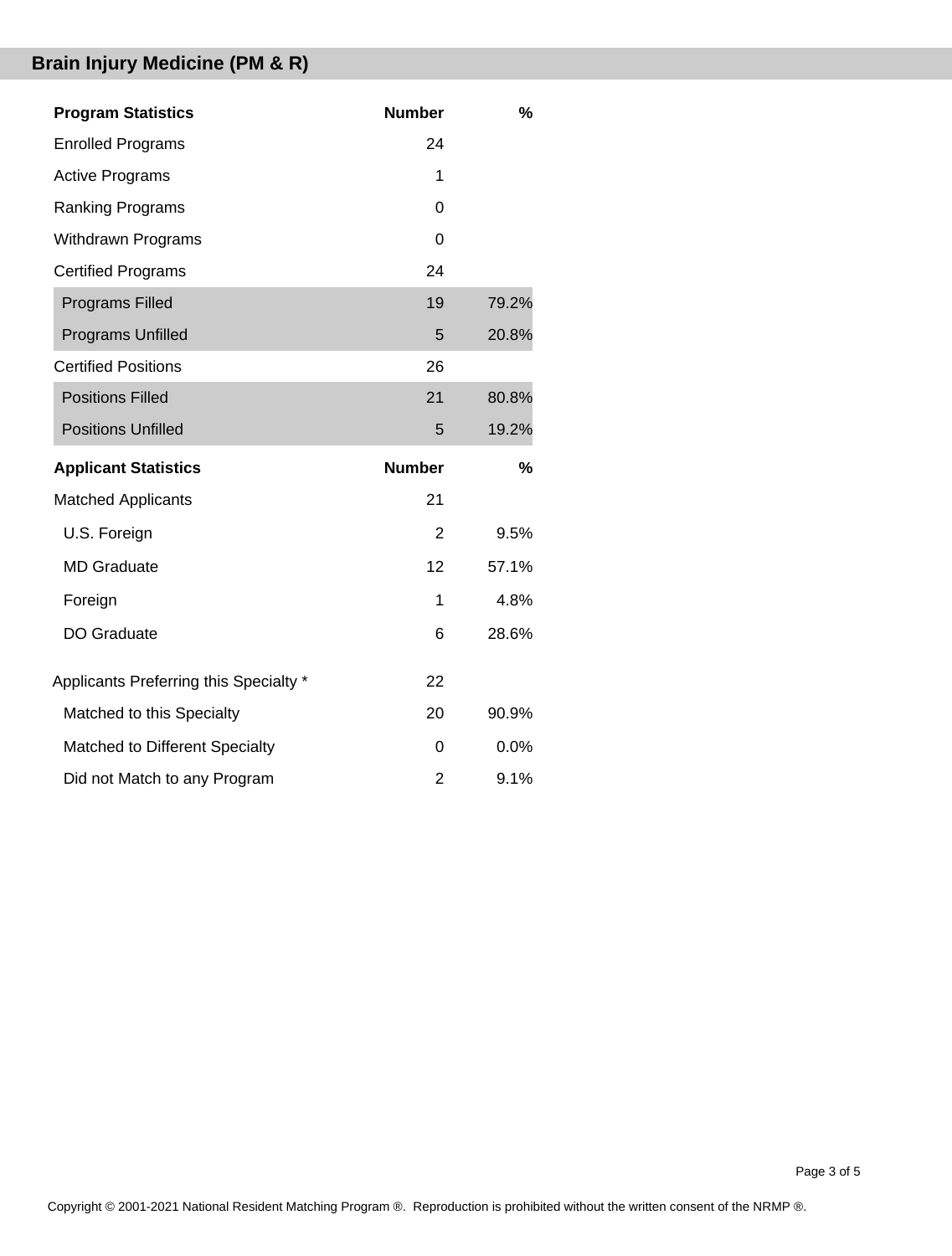### **Pediatric Rehabilitation Medicine**

| <b>Program Statistics</b>              | <b>Number</b>  | %       |
|----------------------------------------|----------------|---------|
| <b>Enrolled Programs</b>               | 22             |         |
| <b>Active Programs</b>                 | 0              |         |
| <b>Ranking Programs</b>                | 0              |         |
| Withdrawn Programs                     | $\Omega$       |         |
| <b>Certified Programs</b>              | 22             |         |
| <b>Programs Filled</b>                 | 18             | 81.8%   |
| <b>Programs Unfilled</b>               | $\overline{4}$ | 18.2%   |
| <b>Certified Positions</b>             | 28             |         |
| <b>Positions Filled</b>                | 24             | 85.7%   |
| <b>Positions Unfilled</b>              | $\overline{4}$ | 14.3%   |
|                                        |                |         |
| <b>Applicant Statistics</b>            | <b>Number</b>  | %       |
| <b>Matched Applicants</b>              | 24             |         |
| U.S. Foreign                           | 1              | 4.2%    |
| <b>MD</b> Graduate                     | 19             | 79.2%   |
| Foreign                                | 1              | 4.2%    |
| DO Graduate                            | 3              | 12.5%   |
| Applicants Preferring this Specialty * | 24             |         |
| Matched to this Specialty              | 24             | 100.0%  |
| Matched to Different Specialty         | 0              | $0.0\%$ |